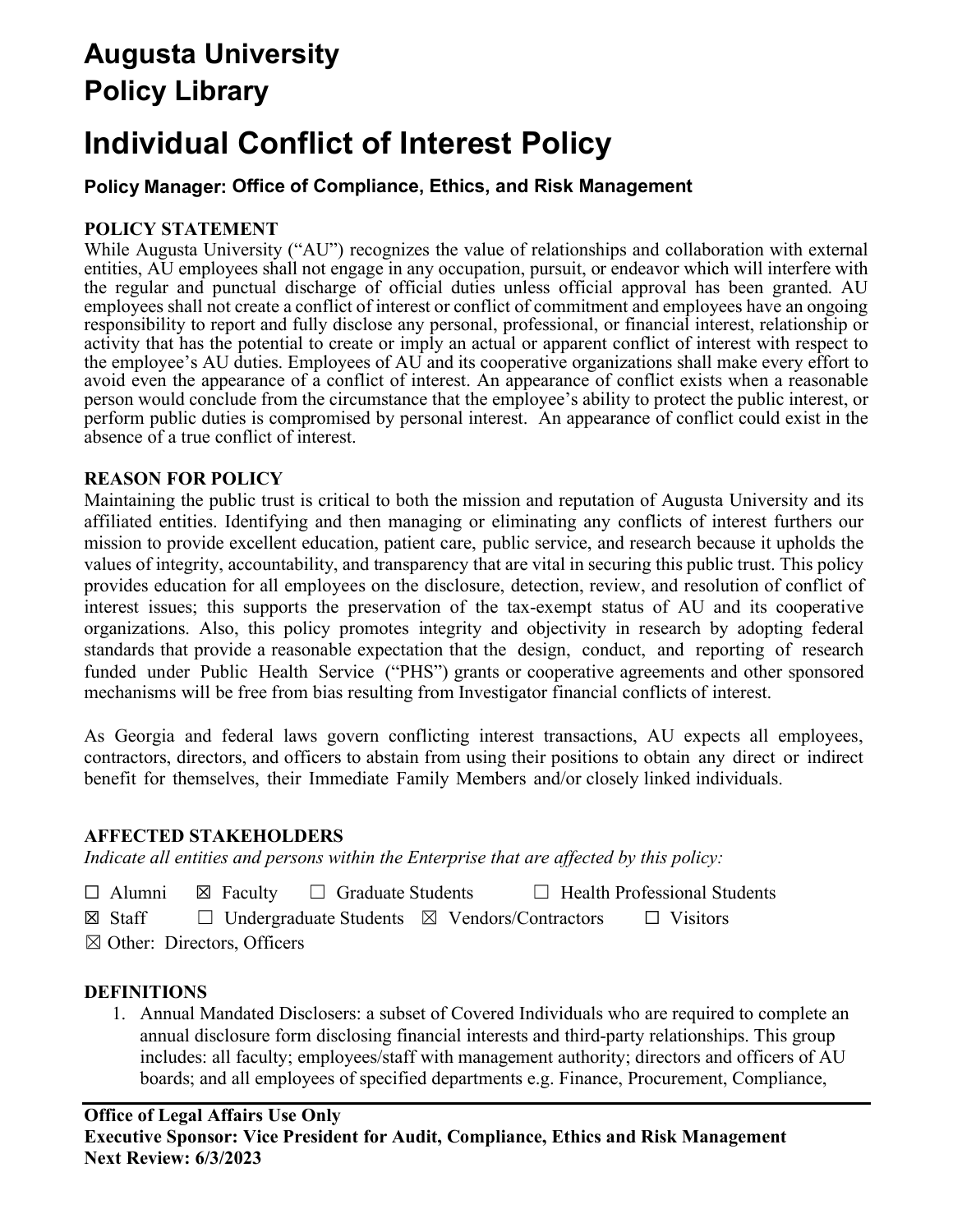Legal and others as deemed appropriate by the Vice President Audit, Compliance, Ethics and Risk Management (VP-ACERM).

- 2. Conflict of Interest (COI): any situation in which (a) the personal or outside interests of a Covered Individual, including his/her Immediate Family members, prevents or appears to prevent the individual from making an unbiased decision with respect to Institutional Responsibilities; or (b) it reasonably appears that a Significant Financial Interest could affect the design, conduct, or reporting of activities funded or proposed for funding by a sponsor. All Covered Individuals shall make every effort to avoid even the appearance of a conflict of interest, which is when a reasonable person would conclude from the circumstances that an individual's ability to protect the Enterprise's interest, or perform Enterprise duties, is or could be compromised by a personal, financial or business interest.
	- *Specific to board or corporate committee directors*, a conflicting interest as to a corporation is the interest a director has respecting a transaction of or proposed for the corporation or its subsidiary if the director or a "related person" is a party or beneficiary, so that the director's judgment could reasonably be influenced if he/she were to vote on the transaction; or a transaction is brought before the board involving: a) an entity or subdivision in which the director is a director, general partner, agent or employer; b) a person who controls an entity or subdivision in which the director is a director, general partner, agent or employer; or c) an individual is a general partner, principal or employer of the director.)
- 3. Conflict of Interest Committee ("COI Committee"): is a committee appointed by the President of Augusta University upon recommendation of the VP ACERM, comprising representatives of Augusta University and the Clinical Enterprise entities. The committee shall review Conflict of Interest disclosures as appropriate. The Committee shall determine whether interests disclosed require management. As appropriate, the Committee shall recommend COI Management and Monitoring Plans to the delegated leaders of Enterprise entities. The Committee shall have authority to develop additional guidelines and procedures consistent with this Policy regarding the disclosure, evaluation, approval and management of Conflicts of Interest.
- 4. Covered Individual: This policy applies to all full- and part-time employees; representatives (including board and committee members), independent contractors, vendors, adjunct faculty certain volunteers, and Key Personnel, including Investigators.
- 5. Financial Conflict of Interest ("FCOI"): A regulatory-defined term in which a Significant Financial Interest could directly and significantly affect the design, conduct, or reporting of research.
- 6. Financial Interest: Anything of monetary value or potential monetary value, whether or not the value is readily ascertainable.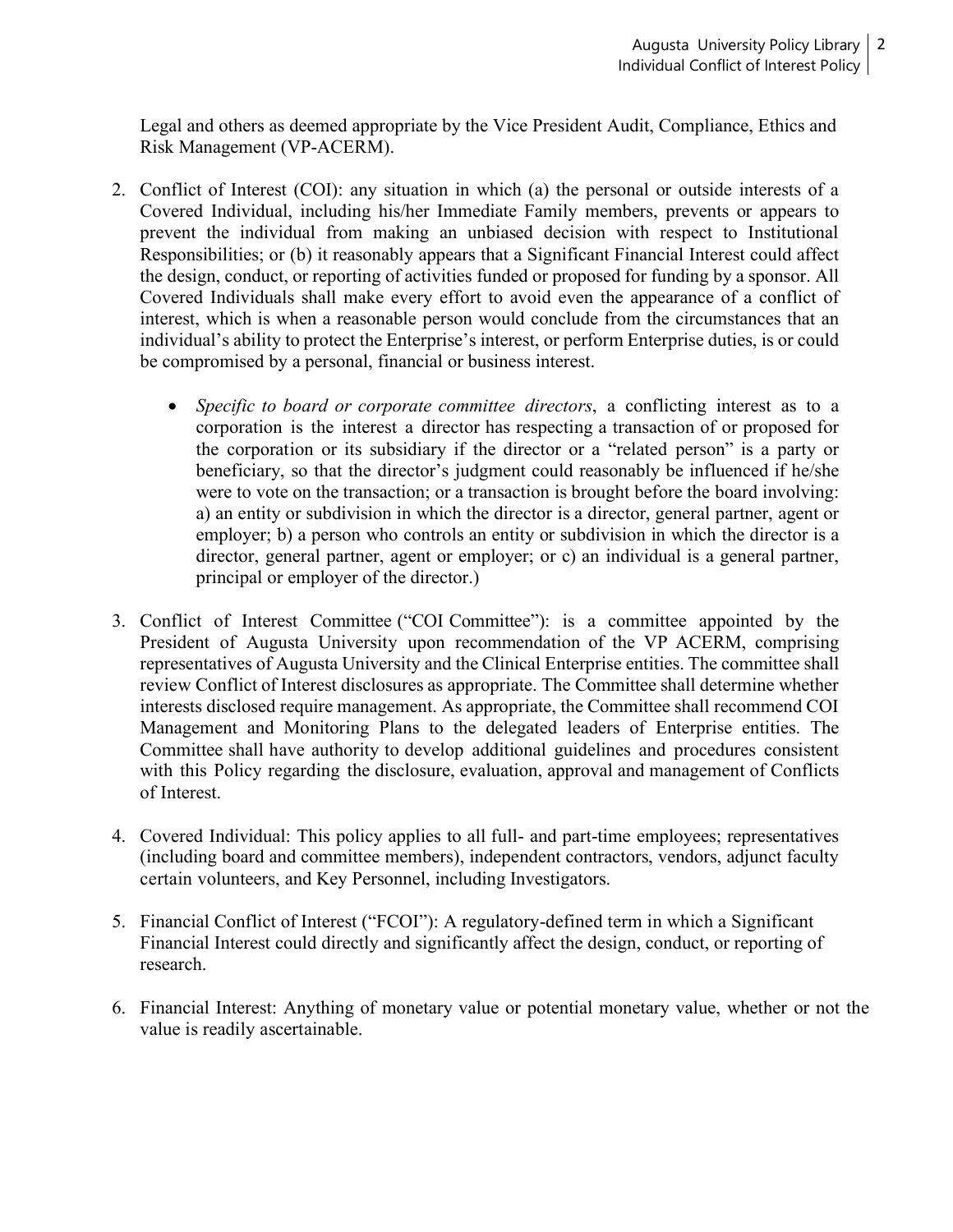- 7. Immediate Family: Includes the spouse, domestic partner, dependent children and stepchildren of a Covered Individual.
	- *Note:* For Board or Corporate Committee Directors, please see separate definition of Related Person below.
- 8. Institutional Responsibilities: professional responsibilities on behalf of any Enterprise entity including, but not limited to, education and teaching, University service, patient care, research, research consultation, professional practice, institutional internal and external committee memberships and service on panels.
- 9. Investigator: The project director or principal Investigator and any other person at AU, regardless of title, position, or compensation from an award, who has responsibility for the design, conduct, or reporting of research funded by the PHS or other entity, or proposed for such funding, which may include, for example, collaborators, consultants or other significant contributors.
- 10. Key Personnel: Investigators and other individuals who contribute to the scientific development or execution of a project in a substantive, measurable way, whether or not they receive salaries or compensation under the grant or sponsored project.
- 11. Management and Monitoring Plan: A written plan to manage the Conflict of Interest.
- 12. Related Person: Any of the following are considered, for purposes of this policy, to be related to a Board or Corporate Committee Director:
	- a. Spouse
	- b. Spouse's parent or sibling
	- c. Child
	- d. Grandchild
	- e. Sibling
	- f. Parent
	- g. Individual living in the same home as the Director
	- h. Trust or Estate where any of the above named individuals are substantial beneficiary
	- i. Trust, Estate, Incompetent, Conservative, or minor of which Director is a fiduciary
- 13. Significant Financial Interest: A regulatory-defined term in which an Investigator's Financial Interest (and those of his or her spouse and dependent children) that is directly or indirectly related to the investigator's responsibilities or professional expertise, when
	- a. the aggregated value of any equity interest in and remuneration from a *publicly traded entity* in the preceding twelve months exceeds \$5,000; or
	- b. the aggregated value of any remuneration received from a *non-publicly traded entity* in the preceding twelve months exceeds \$5,000; or
	- c. the investigator (or investigator's spouse or dependent children) owns *any equity interest* in a non-publicly traded entity; or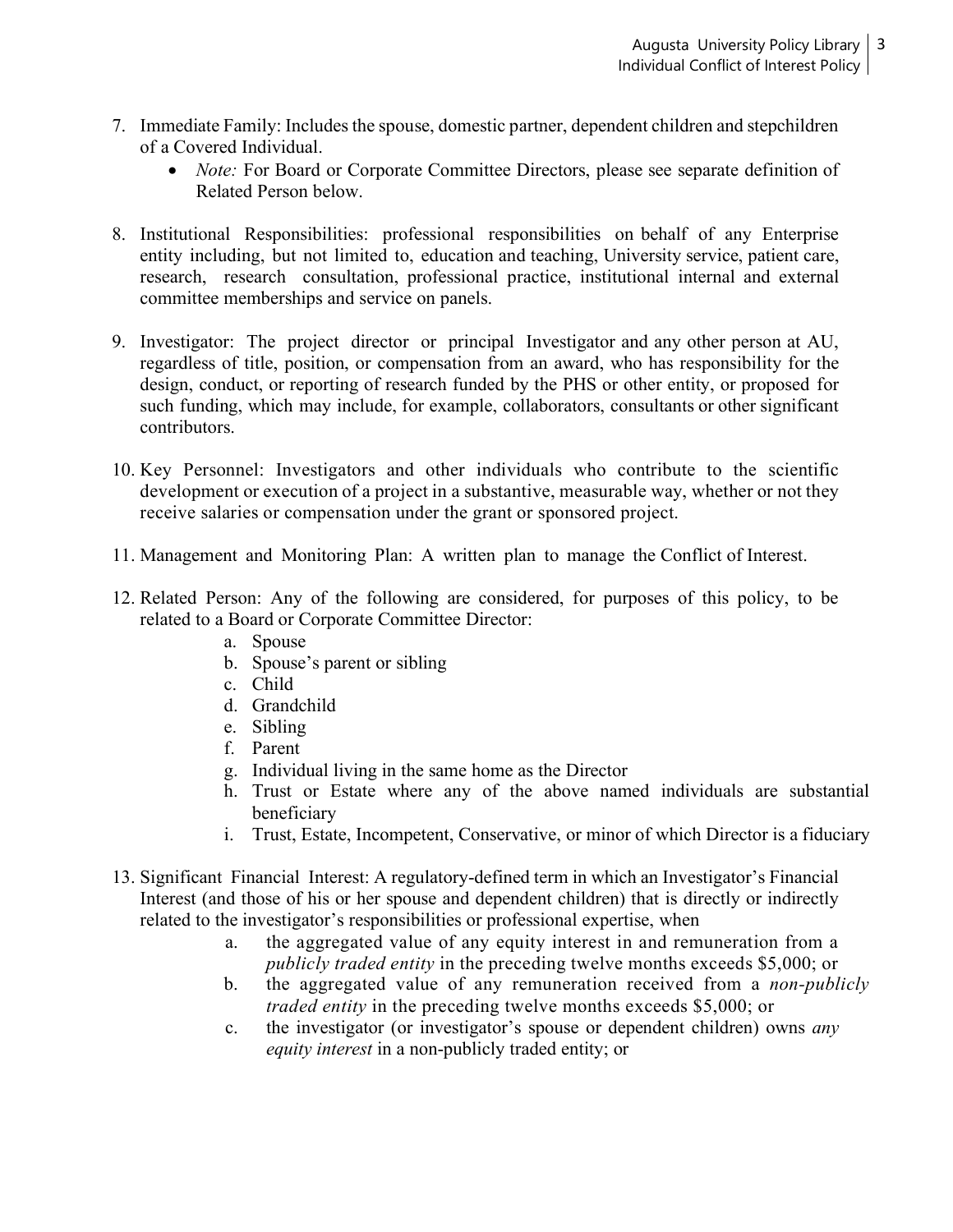- d. Intellectual property rights (e.g., patents, copyrights), and income from intellectual property rights and interests from another entity in the preceding twelve months; or
- e. Sponsored travel
- 14. Sponsored Project: an externally-sponsored, clinical trial, teaching or instruction, research, or service project.
- 15. Sponsored Travel: any travel expense paid directly for a Covered Individual by a third party, or for which Covered Individual has been reimbursed directly by a third party. This includes the travel expenses of a Covered Individual's Immediate Family member if the travel is in conjunction with professional activities.
- 16. Substantial Interest: the "direct or indirect ownership of more than twenty-five (25) percent of the assets or stock of any business." (Official Code of Georgia 45-10-20). *\*Please note that there are additional disclosure requirements to the State of Georgia for certain employees and public officials.*
- 17. Transact Business: to sell or lease any personal property, real property, or services on behalf of oneself or on behalf of any third party as an agent, broker, dealer, or representative and means to purchase surplus real or personal property on behalf of oneself or on behalf of any third party as an agent, broker, dealer, or representative. *\*Please note that there are additional disclosure requirements to the State of Georgia for certain employees and public officials.*

## **PROCESS AND PROCEDURES**

This policy's goal is to allow individuals to report possible conflicts of interest at the outset before the occurrence of an actual transaction which involves the underlying conflict. As such, the priority is early disclosure so that appropriate steps can be taken to bring any conflicts into compliance with applicable law and standards. A Covered Individual must disclose a situation where a real or potential conflict of interest may arise as soon as he or she is aware of it, regardless if the person believes that the competing personal interest or activity does not bias his or her actions. If a Covered Individual is unsure whether an outside relationship or interest should be disclosed, the person should raise any doubts or concerns with his or her supervisor and the VP ACERM.

## I. **Mandatory Training, Disclosure, Review and Management of Conflicts of Interest**

## a. **Training**

## i. **Annual COI Training Requirement for All Covered Individuals**

Every employee has an obligation to complete the Enterprise Compliance Training at the outset of employment and annually thereafter. All employees should become familiar with the provisions of this policy and laws and regulations relating to Conflicts of Interest.

## ii. **Training for Investigators who receive sponsored research funds**

Before engaging in research funded by PHS, and at least every three years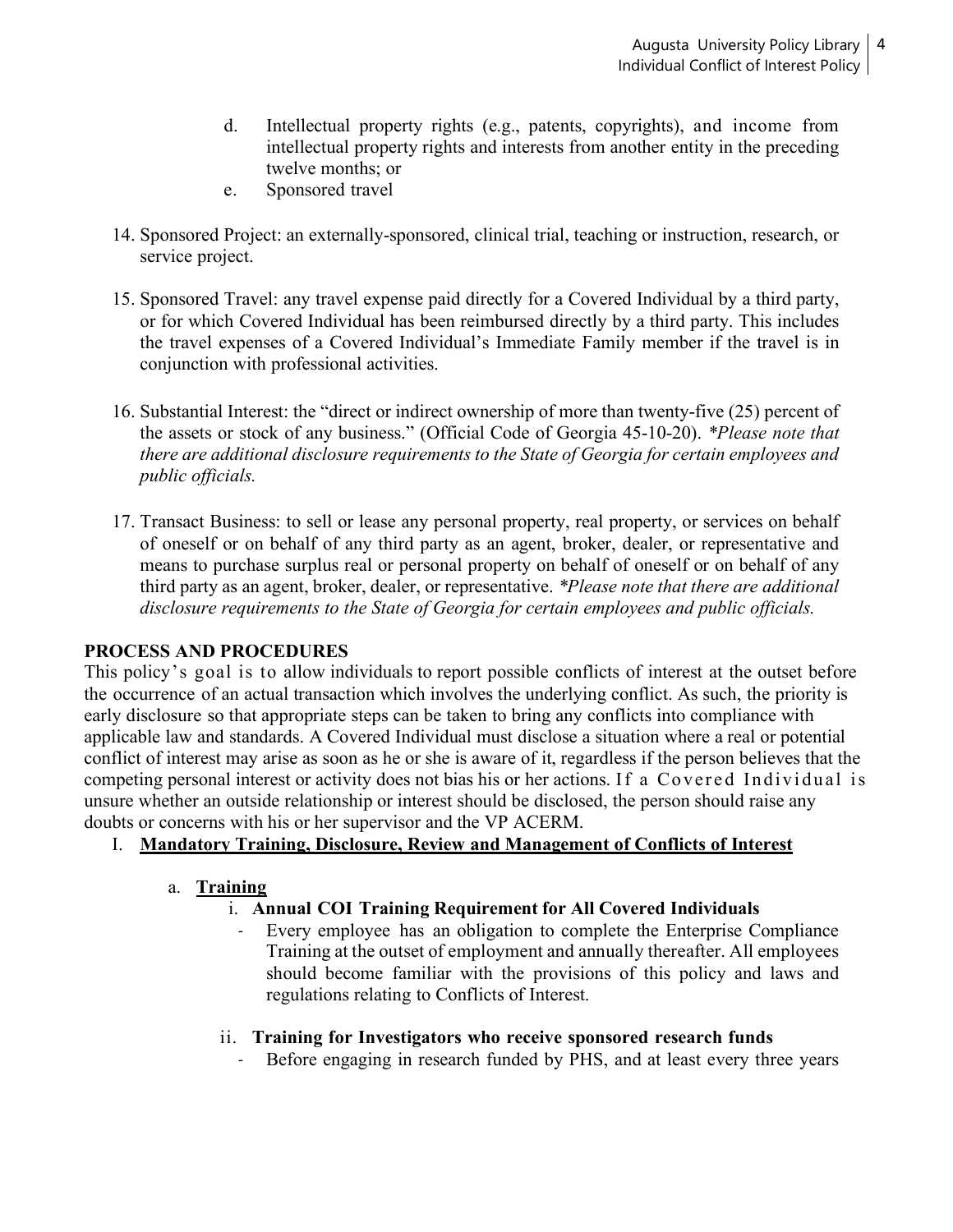thereafter, all Investigators must also complete the CITI Conflict of Interest training.

#### iii. **Event Based Training**

- 1. Training may also be required when either of the following circumstances apply:
	- a. Conflict of Interest policies are revised; or
	- b. Individuals found to be non-compliant with this policy, and/or the stipulations of their Management and Monitoring Plan.

#### II. **Disclosures**

#### i. **Every Covered Individual's Responsibility**

Every Covered Individual has an ongoing responsibility to report and fully disclose any personal, professional, or financial interest, relationship, or activity that has the potential to create an actual or apparent conflict of interest. **This responsibility exists whether or not the individual receives a request to complete the Annual Disclosure Form.** Covered Individuals should raise any concerns about conflicts of interest or outside activities with their supervisor or the VP ACERM as soon as possible.

#### ii. **Required Annual Disclosures**

- 1. Annual Mandatory Disclosers must promptly complete an electronic Annual Disclosure Form. If the response indicates an actual or potential conflict, the system will notify the Compliance Office for review. These individuals must update their disclosure when new potential conflicts arise or when circumstances change with regard to an existing relationship
- 2. Annual Mandatory Disclosers should disclose any financial interest and/or relationship, no matter how remote, for themselves and their Immediate Family/Related Person, if it may actually or apparently influence their decision-making or behavior concerning Institutional Responsibilities.

#### iii. **Event Based Disclosure**

1. Disclosures should be made when there is any material change in circumstances for a Covered Individual; when a new employee is hired and qualifies as a Covered Individual; and Investigators must disclose their Significant Financial Interest in relation to any sponsor prior to each time their proposals are routed for review and submission (each item that is routed to the Division of Sponsored Activity (DSPA) must include a DSPA Conflict of Interest attestation).

#### iv. **Disclosure to the State of Georgia**

1. Except as provided in subsection (b) of the Official Code of Georgia Annotated Section 45-10-26, any Public Official or Employee whether for himself or herself, or on behalf of any Business, or any Business in which such Public Official or Employee or any member of his Family has a Substantial Interest who transacts business with the state or any agency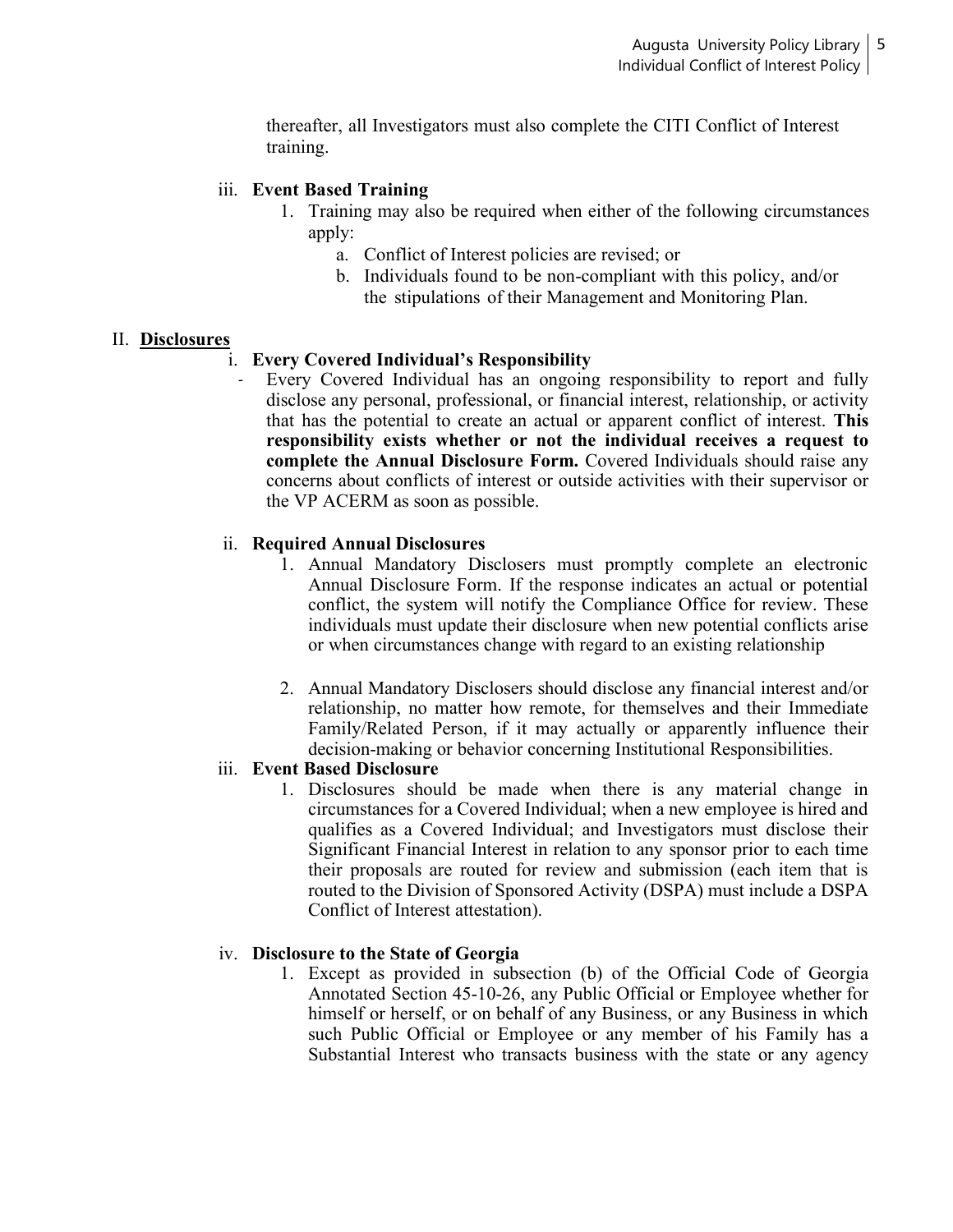thereof, shall disclose such transactions. Such disclosure shall be submitted prior to January 31 each year to the Secretary of State on such forms as the person shall prescribe and shall include an itemized list of the previous year's transactions with the dollar amount of each transaction reported and totaled. Such disclosure statements shall be public records. [Official Code of Georgia 45-10-26]

## III. **Review and Management of Conflicts of Interest**

- a. Preliminary Review:
	- 1. Preliminary review of all disclosure forms shall be carried out by the employee's manager or supervisor and then the VP ACERM or his/her designee, who shall decide whether further review is warranted, as described directly below. At this stage, the VP ACERM may:
		- a. Determine no additional action is necessary.
		- b. Request additional information from the discloser to evaluate a potential or actual conflict of interest.
		- c. Return a disclosure form to the discloser if the form is deemed incomplete or otherwise improperly completed.
		- d. Forward the disclosure to the COI Committee for review and determination of an appropriate Management and Monitoring Plan.
- b. COI Committee Review:
	- 1. The Conflict of Interest Committee shall review all disclosure forms forwarded by the VP ACERM or his/her designee.
	- 2. Disclosure forms submitted by members of Boards and Committees covered by this policy shall be collectively reviewed by the Chief Executive Officers of AUHS and the VP ACERM. No individual shall, however, participate in the review of his/her own disclosure form.
- c. Resolution:
	- 1. Should an actual or apparent conflict of interest exist, the COI Committee will work with the individual and other relevant parties to design a Management and Monitoring Plan, which shall manage, reduce or eliminate the underlying conflict.
	- 2. The VP ACERM shall maintain all recommendations, voting results and correspondence of the Conflict of Interest Committee. Recommendations and Management and Monitoring Plans of the COI Committee are not final until approval by the appropriate official for each Enterprise entity: Provost for Board of Regents entities and AUHS CEO/Executive Vice President for Health Affairs. The President of Augusta University shall approve the Management and Monitoring Plans for the Provost or AUHS CEO.
	- 3. As to Sponsored Projects, the COI Committee shall use the following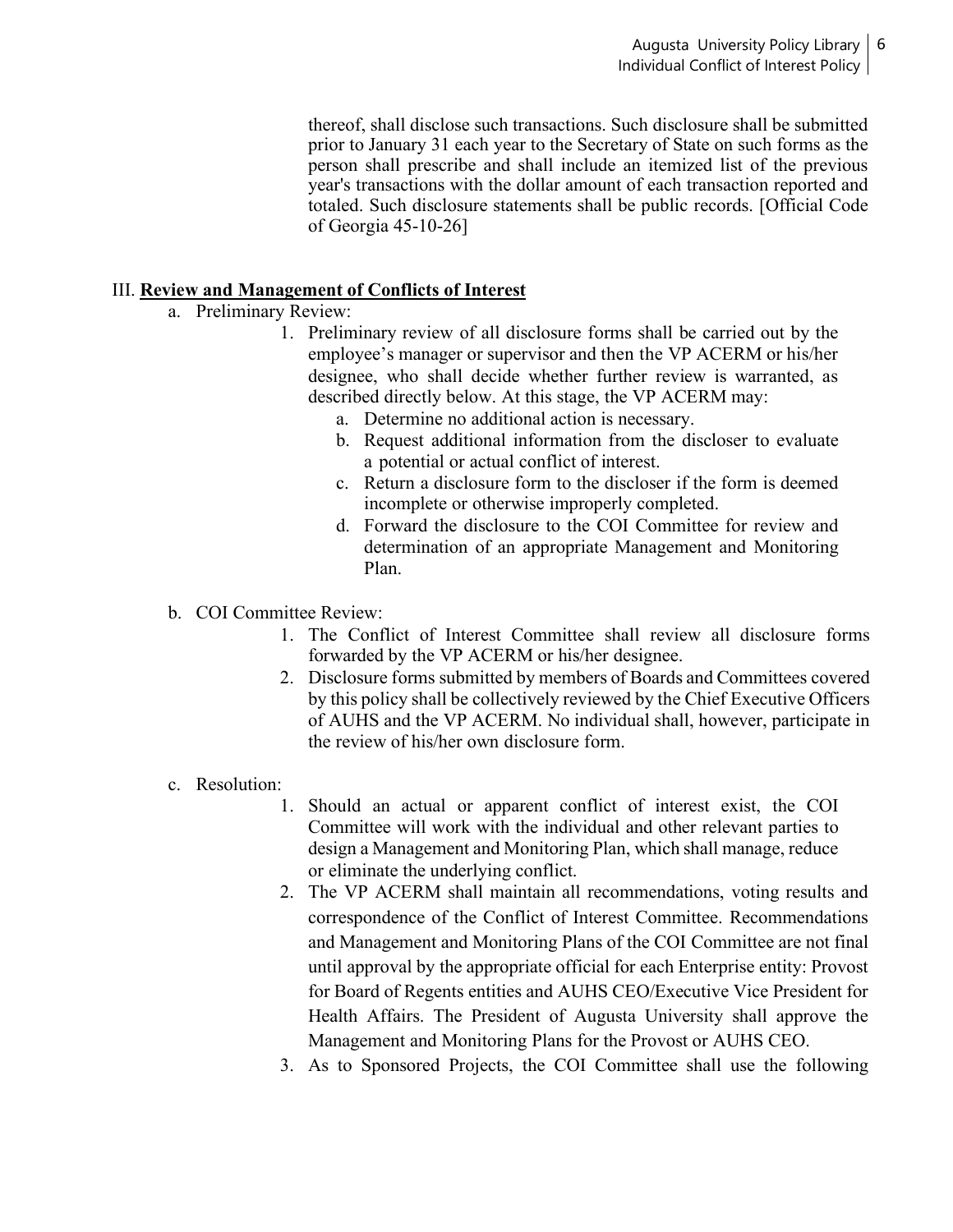minimum criteria to determine whether a Management and Monitoring Plan is acceptable: a) whether the financial interest will adversely affect the protection of human subject participants consistent with Institutional Review Board requirements; and (b) whether the financial interest will adversely affect the integrity of pertinent research. Evaluations of these criteria shall be documented in writing.

- d. Monitoring of Management Plans:
	- 1. The VP ACERM shall monitor compliance with COI Management and Monitoring Plans. A Management and Monitoring Plan may stipulate the appointment of an individual or a special monitoring committee to provide direct oversight of the implementation of the Management and Monitoring Plan, and the VP ACERM, at his or her discretion, may appoint such additional monitors to assist with monitoring.
	- 2. At least once a year, or more frequently as stipulated in the Management and Monitoring plan, the VP ACERM or his/her designee shall complete a review of all outstanding Management and Monitoring Plans and provide a summary of the review to the Conflict of Interest Committee. To assist in these evaluations, disclosers may be required under their Management Plans to provide annual or other periodic reports and/or documentation to demonstrate on their compliance with the plan.

## IV. **Enforcement Mechanisms, Remedies and Noncompliance**

- a. Disciplinary Action:
	- In the event of a Covered Individual's failure to comply with this policy, the VP ACERM may recommend disciplinary action to management, which will provide appropriate corrective or other action in consultation with Human Resources and other applicable stakeholders.
- b. Retrospective Review:
	- In addition, if the VP ACERM determines that a Conflict of Interest was not identified or managed in a timely manner, the person may complete, or direct others to complete a retrospective review of the Covered Individual's activities. If a research-related Financial Conflict of Interest was not identified or managed in a timely manner, the VP ACERM may request that the SVP for Research oversee a retrospective review of the Covered Individual's activities to determine if the research conducted during the period of non-compliance was biased in the design, conduct, or reporting. If evidence of falsification, fabrication, and/or fraud is found, the SVP for Research shall take any steps necessary in accordance with federal and state regulations and institutional policy.
- c. Document Retention: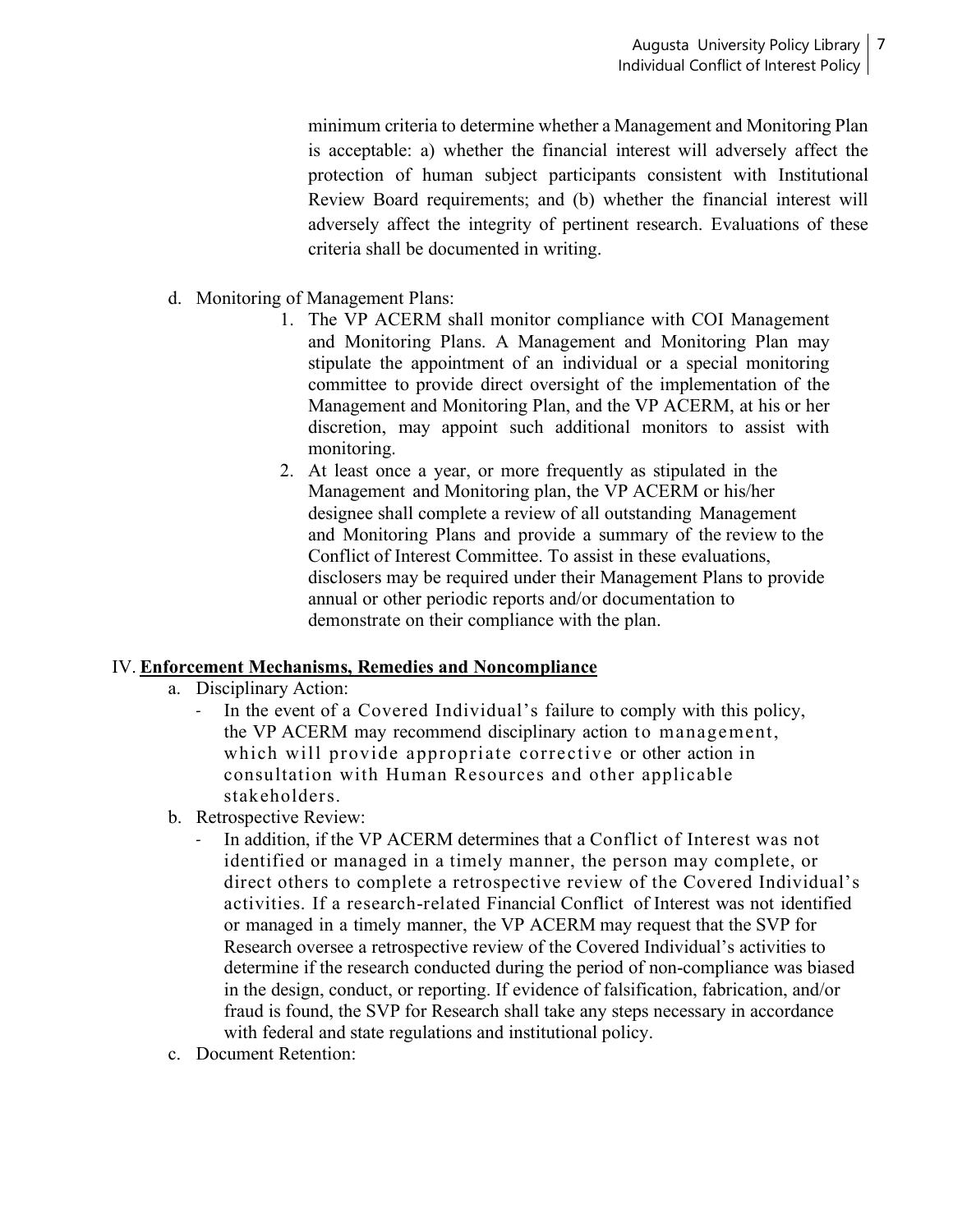- All documentation shall be maintained for the minimum time required in accordance with applicable state and federal laws and regulations.

## V. **Confidentiality for Disclosure Review and Federal Reporting Requirements**

- Any individual at the Enterprise participating in the review and management of Conflicts of Interest or commitment must take reasonable steps to ensure the confidentiality of the information. Information relating to Conflicts of Interest disclosures, and Management and Monitoring Plans, may be shared with those who have a legitimate interest in having access to such information, including, but not limited to, divisional, or Deans' and Department Chair's offices, the COI Committee, SVP for Research, VP ACERM, and those involved in implementing and monitoring a management plan.

#### **Responsible Officer and Officer to contact regarding this policy**

The VP ACERM is the responsible officer for this policy. Questions regarding the interpretation of this policy should be directed to the Office of Compliance, Ethics, and Risk Management.

## **REFERENCES & SUPPORTING DOCUMENTS**

USG Policy Manual: § 8.2.18.2 Conflicts of Interest, Conflicts of Commitment, and Outside Activities. <https://www.usg.edu/policymanual/section8/C224/>

### **RELATED POLICIES**

Outside Activities and Off-Campus Duty Ethics Policy Policy for Responding to Allegations of Research Misconduct AU Intellectual Property Policy: AU Employee Handbook: AU Time and Attendance Reporting: Off Campus Leave and Training Time Policy: Travel Authorization Rules: Policy Manual of Board of Regents Section 8.2.18 Personnel Conduct: Section 8.2.18.2 Conflicts of Interest and Conflicts of Commitment Section 8.2.18.2.3 Compensated Outside Activities Section 8.2.18.3 Political Activities Section 8.2.18.4 Gratuities Policy Manual of Board of Regents Section 8.2.7 Leave

Executive Order by the Governor of the State of Georgia March 30, 2017